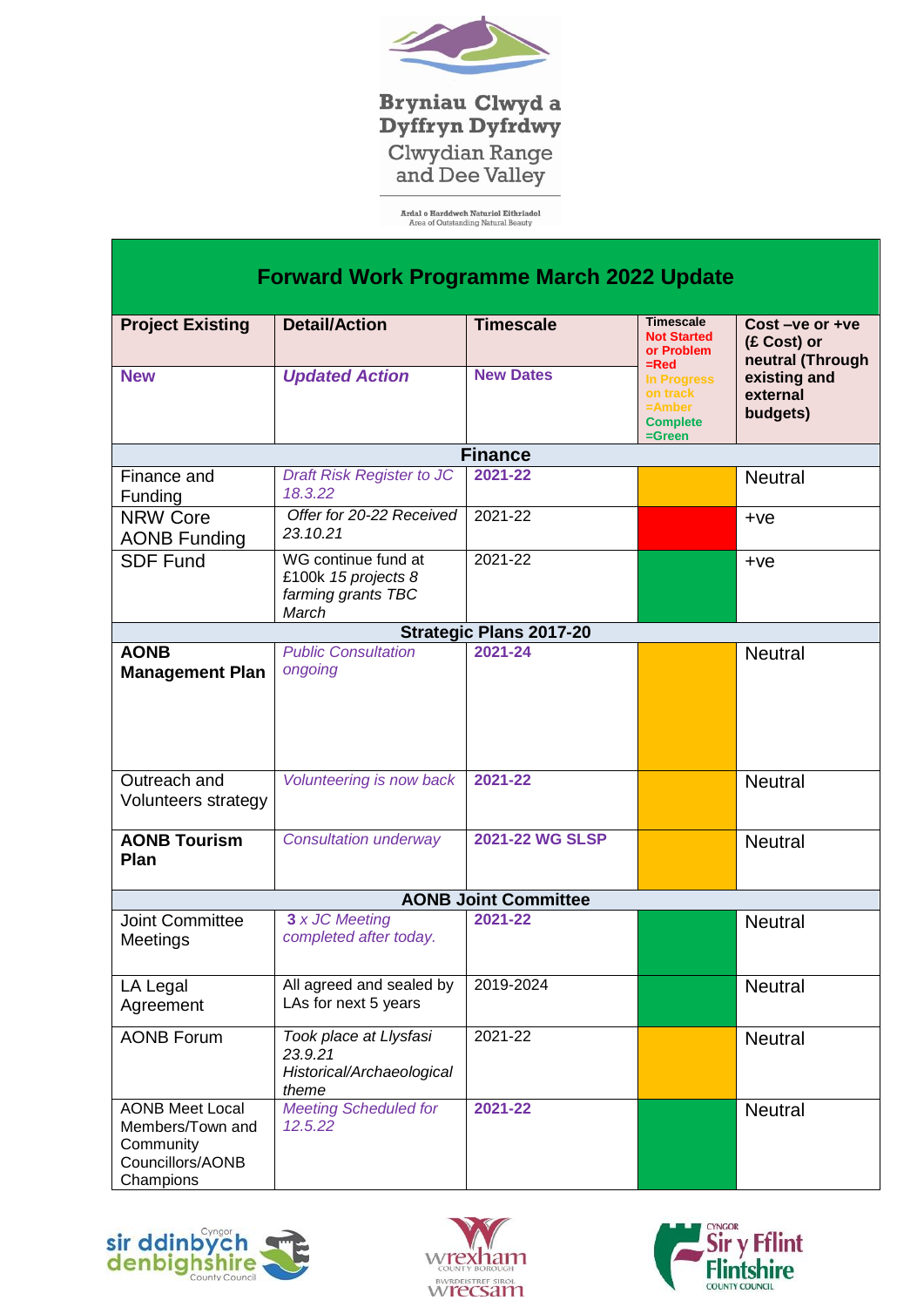| <b>Forward Work Programme March 2022 Update Continued</b> |                                                                               |                  |                                                                          |                                    |  |
|-----------------------------------------------------------|-------------------------------------------------------------------------------|------------------|--------------------------------------------------------------------------|------------------------------------|--|
| <b>Project Existing</b>                                   | <b>Detail/Action</b>                                                          | <b>Timescale</b> | <b>Timescale</b><br><b>Not Started</b><br>or problem<br>$=$ Red          | $Cost - ve$ or $+ve$<br>or neutral |  |
| <b>New</b>                                                | <b>Updated Action</b>                                                         | <b>New Dates</b> | <b>In Progress</b><br>on track<br>$=$ Amber<br><b>Complete</b><br>=Green |                                    |  |
| <b>AONB Partnership</b>                                   |                                                                               |                  |                                                                          |                                    |  |
| <b>Full AONB</b><br>Partnership<br><b>Meetings</b>        | 3 x AONB Partnership<br>Meetings completed.                                   | 2021-22          |                                                                          | <b>Neutral</b>                     |  |
| <b>AONB Award</b>                                         | Presented Awards to<br>Cilcain School and<br>Loggerheads Art Group<br>24.9.21 | 2021-22          |                                                                          | <b>Neutral</b>                     |  |
| <b>Partnership Working Groups:</b>                        |                                                                               |                  |                                                                          |                                    |  |
| Landscape<br>Character and<br><b>Built Environment</b>    | <b>Tony Hughes retired</b><br>February 2022. Job out<br>to advert             | 2021-22 1xMeet   |                                                                          | $+ve$                              |  |
| Land<br>Management and<br>the Natural<br>Environment      | 1st Meeting 28.1.22<br>since COVID-Themed<br>on Curlew                        | 2021-22          |                                                                          | $+ve$                              |  |
| Heritage, Culture<br>and Communities                      | 5 x meets completed inc<br>2 x site visits                                    | 2021-22          |                                                                          | $+ve$                              |  |
| Tourism                                                   | <b>Scheduled 1st Meet</b><br>22.3.22 on New<br><b>Strategy</b>                | 2021-22          |                                                                          | $+ve$                              |  |
| Recreation and<br>Health                                  | 1st meet 20.1.22                                                              | 2021-22          |                                                                          | $+ve$                              |  |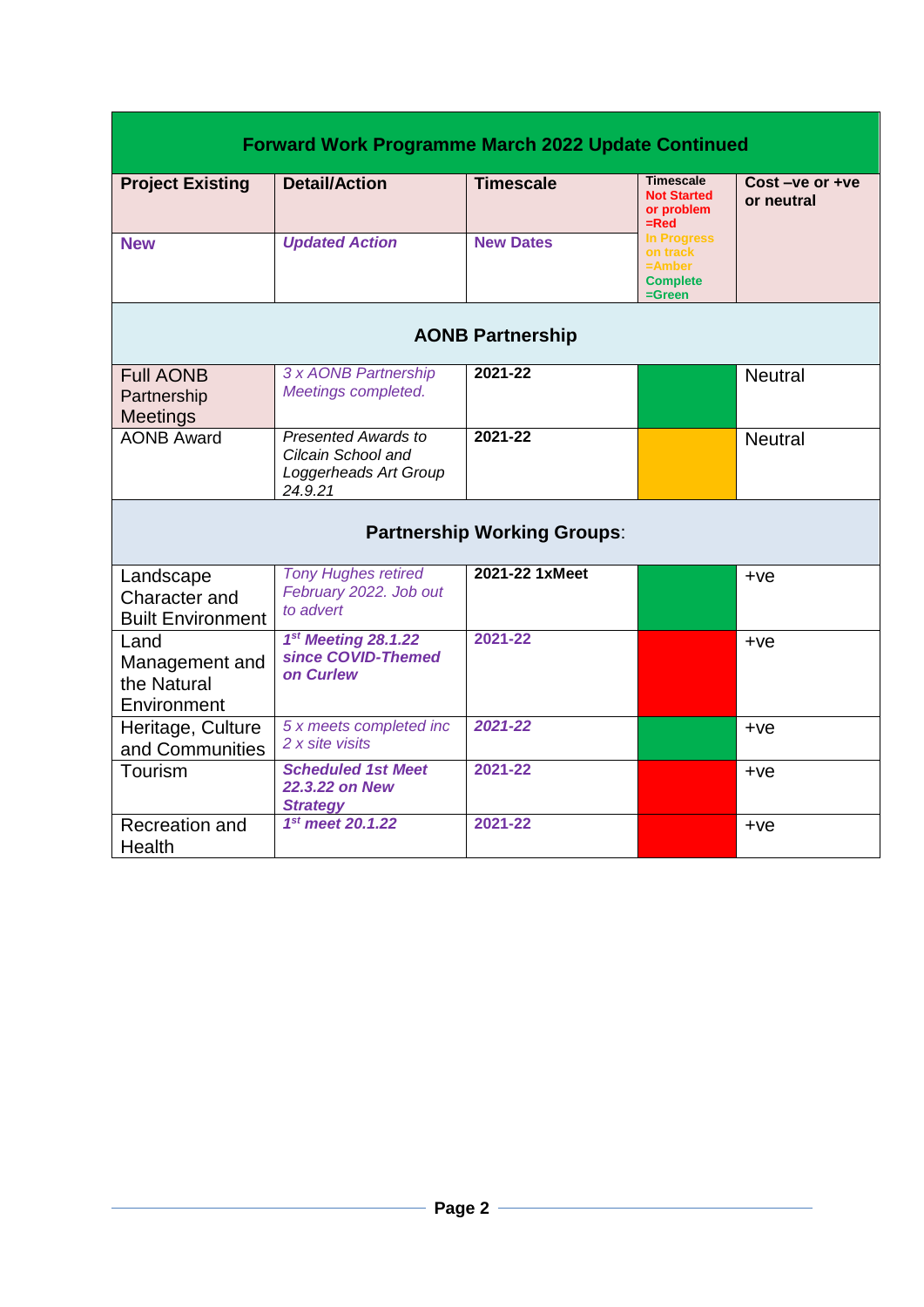| <b>Forward Work Programme March 2022 Update Continued</b> |                                                                                                                                                                                                                                          |                  |                                                                   |                                    |  |
|-----------------------------------------------------------|------------------------------------------------------------------------------------------------------------------------------------------------------------------------------------------------------------------------------------------|------------------|-------------------------------------------------------------------|------------------------------------|--|
| <b>Project Existing</b>                                   | <b>Detail/Action</b>                                                                                                                                                                                                                     | <b>Timescale</b> | <b>Timescale</b><br><b>Not Started or</b><br>problem<br>=Red      | $Cost - ve$ or $+ve$<br>or neutral |  |
| <b>New</b>                                                | <b>Updated Action</b>                                                                                                                                                                                                                    | <b>New Dates</b> | In Progress<br>on track<br>=Amber<br><b>Complete</b><br>$=$ Green |                                    |  |
| <b>AONB Special Projects</b>                              |                                                                                                                                                                                                                                          |                  |                                                                   |                                    |  |
| Welsh<br>Government<br>Funding 1                          | Visitor Mgt Moel<br>Famau<br><b>Lighting Loggs</b><br>£180k                                                                                                                                                                              | 2021 June        |                                                                   | $+ve$                              |  |
| Welsh<br>Government<br>Funding 2                          | Climate Change<br>Canoe Access<br><b>Community Miles</b><br>Intelligence<br><b>Extending Season</b><br>£75k                                                                                                                              | 2021 June        |                                                                   | $+ve$                              |  |
| Welsh<br>Government GI<br>Funding<br>Recovery 3           | <b>WG GI Approved</b><br>Projects: Wenffrwd,<br>Loggerheads, Moel<br>Findeg, Hen Ardd<br>and Graig Fawr<br>£185,900                                                                                                                      | 2021 June        |                                                                   | $+ve$                              |  |
| Welsh<br>Government<br><b>Capital Funding</b><br>2021-22  | <b>WG allocated £225k</b><br>• Electric UTV<br>Purchase<br>• Tourism Strategy<br>• Wenffrwd<br>$\bullet$ LNR<br>• GI Llangollen<br>• GreenCommunities<br>appoint AONB<br><b>Officer</b><br>Well Lane/<br><b>Gwaenysgor View</b><br>Point | 2021-22          |                                                                   | $+ve$                              |  |
| Our Picturesque<br>Landscape<br>Project                   | See agenda item 3<br>presented today                                                                                                                                                                                                     | 2018-23          |                                                                   | $+ve$                              |  |
| <b>Grazing Animals</b><br>Project                         | Purchase/fencing<br><b>Prestatyn Hillside</b><br>complete                                                                                                                                                                                | 2020-22          |                                                                   | <b>Neutral</b>                     |  |
| <b>Climate Change</b>                                     | • LNR in CC Doc<br><b>Published</b>                                                                                                                                                                                                      | 2021-22          |                                                                   | Neutral                            |  |